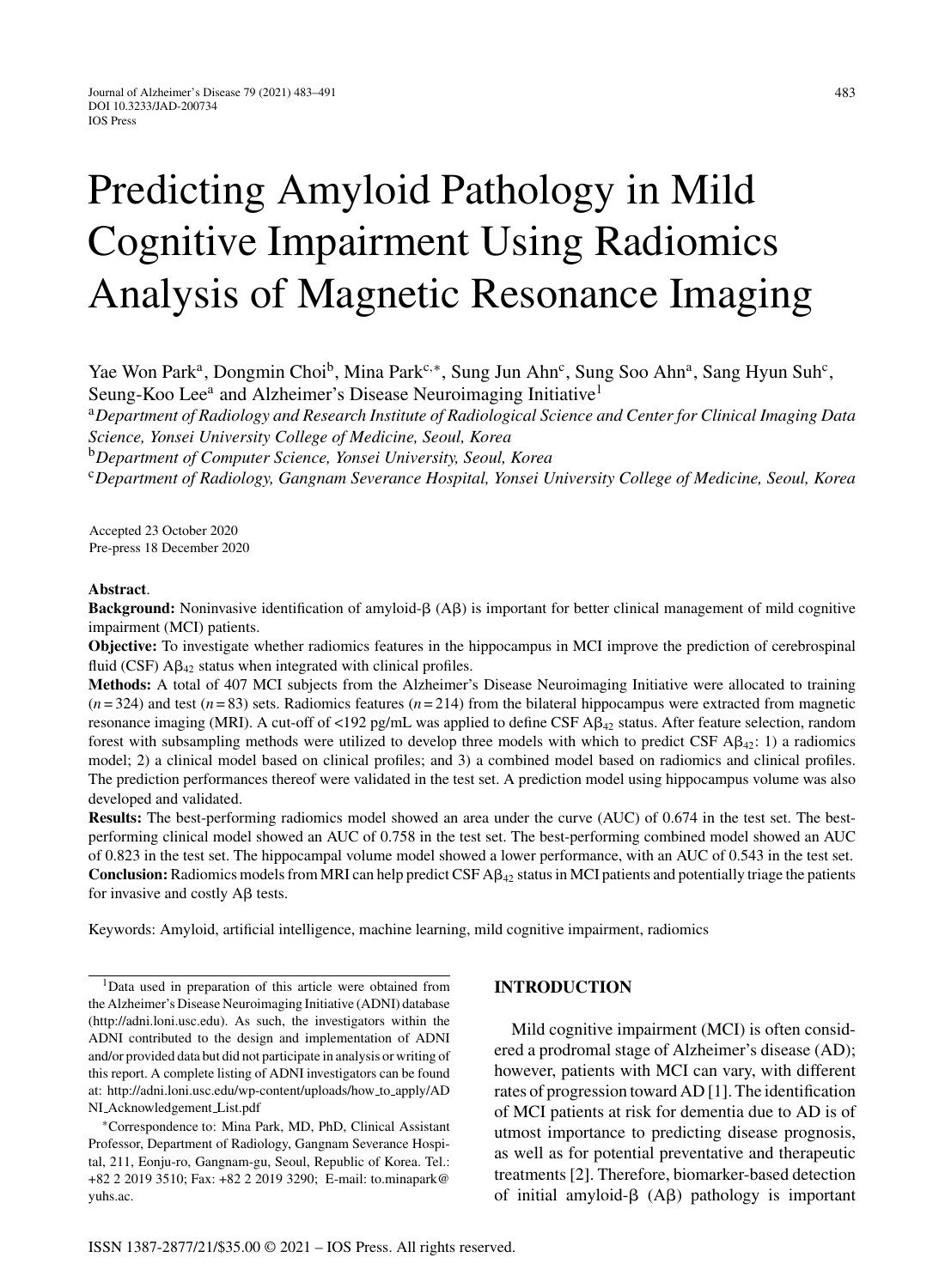for better clinical management of MCI, potentially providing an opportunity to start disease-modifying therapies prior to progression of AD.

A $\beta$  pathology can be assessed by measurement of  $\text{A}\beta$  concentrations in the cerebrospinal fluid (CSF) or via molecular imaging techniques, such as positron emission tomography (PET) scans using a specific radioligand for A $\beta$  [3]. However, obtaining CSF by lumbar puncture is invasive, and PET scans are costly, invasive due to radiation exposure, and are not always available [4]. Therefore, finding non-invasive predictive biomarkers for  $\text{A}\beta$  status could reduce the number of invasive examinations required and financial burden.

Structural neuroimaging using magnetic resonance imaging (MRI) has been shown to be useful in characterizing dementia and cognitive decline due to AD pathology [5, 6]. Structural changes in ADvulnerable structures, such as the entorhinal cortex, hippocampus, and temporal lobe, have been reported to be diagnostic indicators of cognitive impairment and even used for the prediction of amyloid pathology [6]. Compared with CSF study and PET scan, MRI has the advantages of being non-invasive, and its cost is usually reimbursed in most countries. Therefore, if MRI can predict  $A\beta$  pathology, it would hold potential advantages over CSF study or PET scans.

Radiomics is an emerging field that extracts automated quantifications of radiologic phenotypes using data characterization algorithms [7]. Because radiomics models use high-throughput imaging features, they are more likely reveal hidden information that is inaccessible with single-parameter approaches. To the best of our knowledge, there has been no previous study of the use of radiomics to predict amyloid pathology in patients with MCI. We hypothesized that radiomics features of brain MRI, along with machine learning techniques, in MCI patients would improve the prediction of CSF  $A\beta_{42}$  status when integrated with clinical and genetic profiles.

## **METHODS**

## *Patient population*

Data used in the preparation of this article were obtained from the Alzheimer's Disease Neuroimaging Initiative (ADNI) database [\(http://adni.loni.usc.](http://adni.loni.usc.edu) edu). The ADNI was launched in 2003 as a publicprivate partnership, led by Principal Investigator Michael W. Weiner, MD. The primary goal of ADNI has been to test whether serial MRI, PET, other biological markers, and clinical and neuropsychological assessment can be combined to measure the progression of MCI and early AD. For up-to-date information, see<http://www.adni-info.org>.

A total of 494 patients diagnosed with MCI who were enrolled in the Alzheimer's Disease Neuroimaging Initiative-GO (ADNI-GO) and ADNI2 database were included in this study. The eligible patients were those who completed baseline visits and underwent MRI. Of these, we excluded those who had 1) missing demographics or neuropsychological (NP) test data  $(n=68)$ , 2) errors in hippocampus masks or severe artifacts on MRI  $(n=18)$ , or 3) errors in radiomics processing (*n* = 1). Finally, 407 patients were enrolled in this study. The enrolled patients were randomly allocated to training  $(n=324)$  and test  $(n=83)$  sets (Fig. 1).

Apolipoprotein E (*APOE*) gene polymorphism was assessed, and patients were divided into  $\varepsilon$ 4 carriers ( $\varepsilon 4/\varepsilon 4$  or  $\varepsilon 3/\varepsilon 4$ ) and non-carriers according to the presence of the  $APOE$   $\varepsilon$ <sup>4</sup> allele. NP test results, including the Mini-Mental State Examination (MMSE), the 11-item Alzheimer's Disease Assessment Scale cognitive subscale (ADAS-cog), and Logical Memory I (LM I) immediate recall and Logical Memory II (LM II) delayed recall, from MCI patients were obtained [8–10]. The total numbers of story units recalled in LM I were labeled as the LM I total score, and the total number of story units recalled in LM II were labeled as the LM II total score. The total number of cues in LM II were labeled as the LM II cue score. CSF  $A\beta_{42}$  was measured for all patients with available CSF samples using the ADNI Biomarker Core at the University of Pennsylvania School of Medicine [11]. CSF  $A\beta_{42}$ was dichotomized to A $\beta$ - or A $\beta$ +groups using a previously defined CSF concentration threshold (CSF  $A\beta_{42}$  <192 pg/mL) [12].

# *MRI acquisition*

MRIs were acquired using a 3-Tesla system as per standardized protocols compatible with the ADNI [13]. T1-weighted images were acquired using an axial three-dimensional spoiled gradient echo sequence. Axial T2 fluid-attenuated inversion recovery images were acquired.

# *Image postprocessing and radiomics feature extraction*

Automated mask extraction of the right and left hippocampi was performed using volBrain [\(https://](https://volbrain.upv.es/)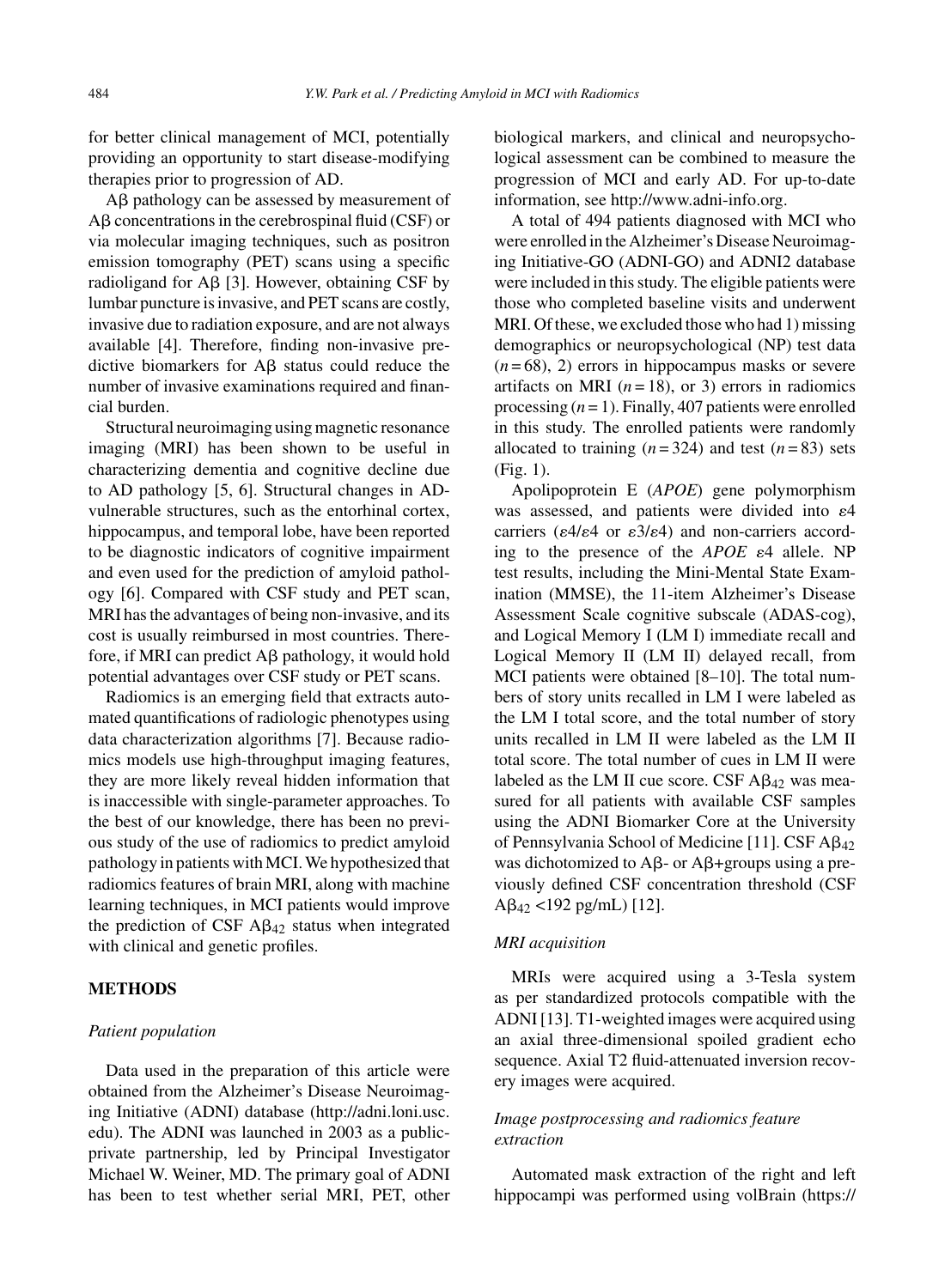

Fig. 1. Patient inclusion flowchart.

volbrain.upv.es/) [14, 15], which is a robust automatic pipeline for brain segmentation with high accuracy [16]. After denoising with an adaptive nonlocal mean filter, images were affine-registered in the Montreal Neurological Institute space using Advanced Normalization Tools software [17], corrected for image inhomogeneities using N4, and finally, intensity normalized [18]. Then, the hippocampus was segmented based on a multi-atlas framework combining nonlinear registration and patch-based label fusion [19]. Two experienced neuroradiologists (Y.W.P. and M.P, with 8 years and 10 years of experience, respectively) visually checked for segmentation or registration errors by overlaying each subject's native-spacetransformed ROI masks onto their T1-weighted images and modified the errors in consensus.

For radiomics analysis, all images were resampled to a 1-mm isovoxel across all patients. A total of 107 radiomics features, including shape; firstorder features; and second-order features, consisting of gray level co-occurrence matrix, gray level runlength matrix, gray-level size zone matrix, gray level dependence matrix, and neighboring gray tone difference matrix (Supplementary Table 1); were extracted from each hippocampus ROI. A total of 214 (107 features×two ROIs [right and left hippocampi]) radiomics features were obtained. The feature extraction was performed using an opensource Python-based package (PyRadiomics, version 2.0) [20].

# *Intracranial volume-corrected hippocampus volume measurement*

Total intracranial volume (ICV) and bilateral hippocampus volume were generated by the volBrain pipeline, and the hippocampus volume was normalized using ICV ([hippocampus volume/ICV] $\times$ 100). ICV-adjusted hippocampal volumes were used for the construction of prediction models of  $A\beta$  status. A logistic regression model was constructed in the training set and validated in the test set.

# *Radiomics feature selection and machine learning models with performance evaluation*

After normalization of all imaging features by z-score normalization, the least absolute shrinkage and selection operator (LASSO) with 10-fold cross validation was applied for feature selection after splitting the training and test sets [21]. LASSO is designed to avoid overfitting and is known to be suitable for analyzing high-dimensional datasets, such as radiomics features. To evaluate whether radiomics improves prediction over models, three types of models were trained as follows: 1) a model based on radiomics features; 2) a clinical model based on demographics (age, sex, and education), APOE  $\varepsilon$ 4 status, and NP test results (MMSE, ADAScog, LM I, and LM II); and 3) a combined model based on radiomics features and clinical features.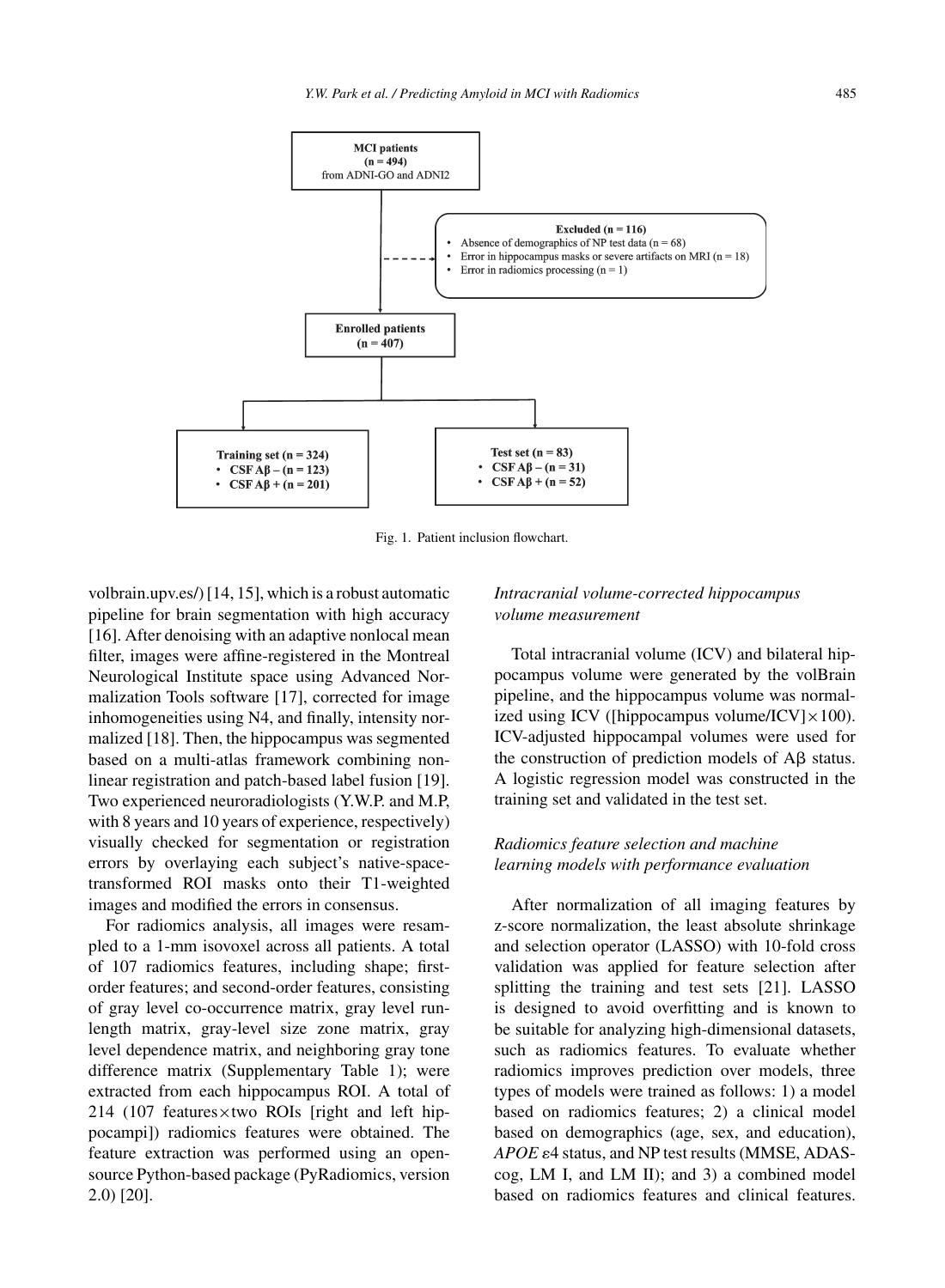

Fig. 2. Workflow of image processing, radiomics feature extraction, and machine learning. LASSO, least absolute shrinkage and selection operator; RF, random forest.

For classification, we applied the random forest (RF) algorithm. Hyperparameters were optimized by random search. In addition, to overcome data imbalance, each machine learning model was trained as follows: 1) without subsampling, 2) with synthetic minority over-sampling technique (SMOTE), and 3) with random over-sampling examples (ROSE) [22, 23]. Thus, a total of nine combinations of RF-based prediction models with different subsampling methods were trained and validated. Performance was evaluated in the training set with 10-fold cross-validation and validated in the test set. The area under the curve (AUC), accuracy, sensitivity, and specificity of each model were obtained. The machine learning algorithms were trained and validated using Python 3 with Scikit-Learn library v0.21.2. The overall process is shown in Fig. 2.

#### *Statistical analysis*

For analysis of baseline characteristics and neuropsychological test scores, either Student's *t*-test or Mann Whitney's *U* test was used for continuous variables according to normality. Chi-square test was performed for categorical variables. Logistic regression using ICV-adjusted hippocampal volumes was applied to construct a prediction model for  $A\beta$  status to evaluate the predictive performance of hippocampus volume. All statistical analyses were performed using the statistical software R (version 3.6.0; R

Foundation for Statistical Computing). Statistical significance was set at  $p < 0.05$ .

## **RESULTS**

## *Patient characteristics*

The baseline characteristics and NP test results for the 407 MCI patients in the training and test sets are summarized in Table 1. In both the training and test sets, the CSF  $\text{A}\beta_{42}$  +group was significantly older ( $p = 0.001$  and  $p = 0.003$  in the training and test sets, respectively), had a higher prevalence of *APOE*  $\epsilon$ 4 carriers ( $p$  < 0.001 and  $p$  < 0.001 in the training and test sets, respectively), showed higher scores in ADAS-cog  $(p < 0.001$  and  $p = 0.014$  in the training and test sets, respectively), and had lower LM I total  $(p<0.001$  and  $p=0.008$  in the training and test sets, respectively) and LM II total scores  $(p < 0.001$  and  $p = 0.014$  in the training and test sets, respectively) compared to the CSF  $A\beta_{42}$  – group.

There were no differences in the clinical characteristics and NP test results between the training and test sets.

# *ICV-adjusted hippocampus volume model performance*

The ICV-adjusted hippocampus volume model showed an AUC of 0.595 in the training set to predict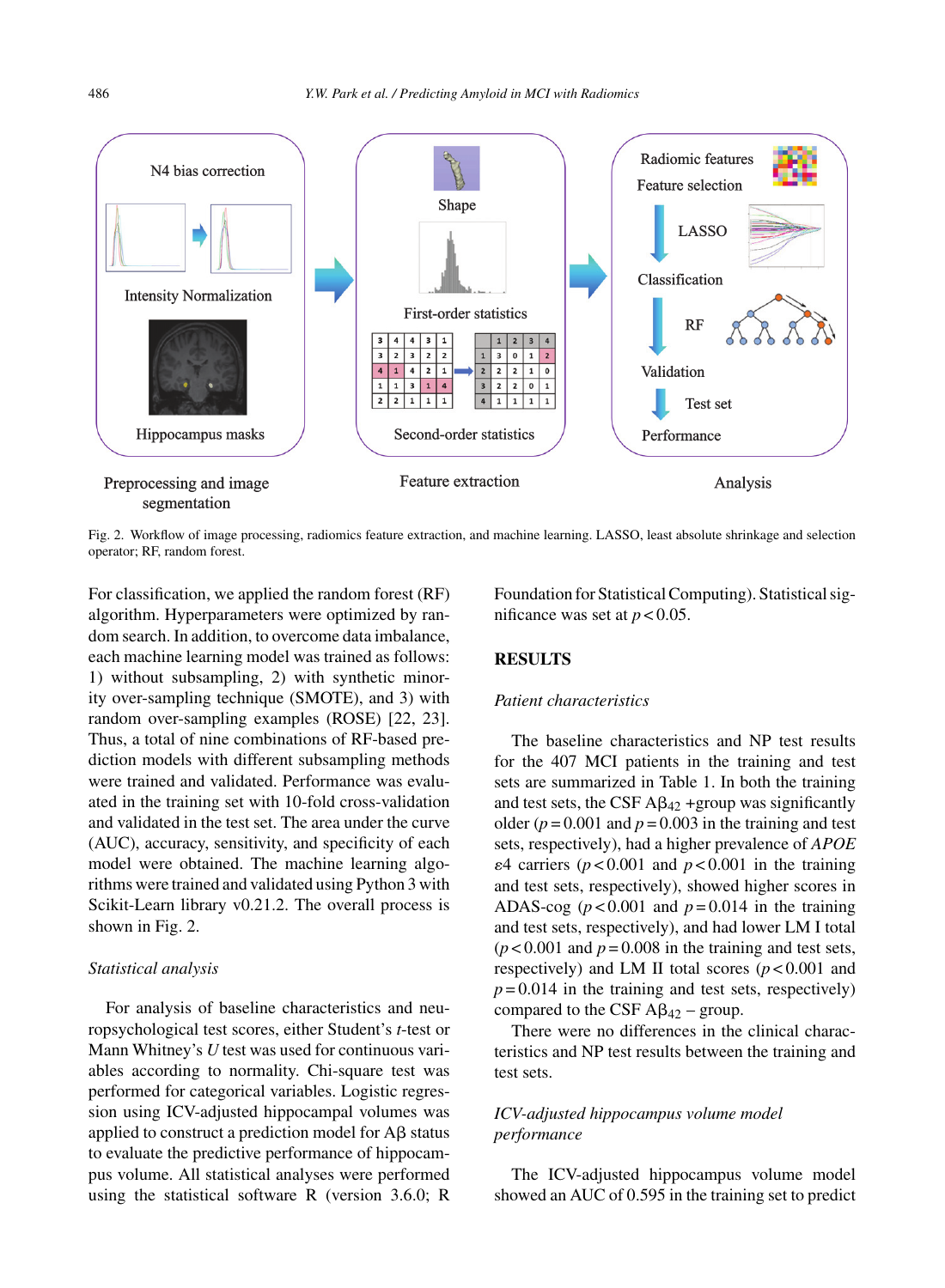|                           | Training set $(n=324)$           |                                  |         | Test set $(n=83)$               |                                 |         | p١    |
|---------------------------|----------------------------------|----------------------------------|---------|---------------------------------|---------------------------------|---------|-------|
|                           | $CSF A\beta_{42}$ –<br>$(n=123)$ | $CSF A\beta_{42} +$<br>$(n=201)$ | $p^*$   | $CSF A\beta_{42}$ –<br>$(n=31)$ | $CSF A\beta_{42} +$<br>$(n=52)$ | $p^*$   |       |
| Age (mean $\pm$ SD)       | $69.8 \pm 7.9$                   | $72.5 \pm 7.0$                   | 0.001   | $68.5 \pm 5.6$                  | $72.4 \pm 7.3$                  | 0.003   | 0.578 |
| Female $(\% )$            | 68 (55.3)                        | 81 (40.3)                        | 0.009   | 13(41.9)                        | 26(50.0)                        | 0.476   | 0.870 |
| Education $(y)$           | $16.0 \pm 2.6$                   | $16.2 + 2.7$                     | 0.319   | $16.5 \pm 2.4$                  | $16.2 + 2.7$                    | 0.668   | 0.667 |
| $APOE \epsilon 4$ carrier | 30(24.4)                         | 121(60.2)                        | <0.001  | 7(22.6)                         | 36(69.2)                        | < 0.001 | 0.397 |
| MMSE                      | $28.5 \pm 1.5$                   | $27.7 \pm 1.9$                   | < 0.001 | $28.8 \pm 1.2$                  | $28.3 \pm 1.6$                  | 0.182   | 0.052 |
| $ADAS-cog$                | $7.7 \pm 3.8$                    | $10.4 \pm 4.7$                   | < 0.001 | $7.1 \pm 3.6$                   | $9.5 \pm 4.4$                   | 0.014   | 0.178 |
| LM I total score          | $10.2 \pm 3.3$                   | $8.8 + 3.5$                      | <0.001  | $11.1 \pm 2.9$                  | $9.3 + 2.9$                     | 0.008   | 0.178 |
| LM II total score         | $7.9 + 2.7$                      | $6.4 \pm 3.4$                    | <0.001  | $8.6 \pm 2.6$                   | $6.7 + 3.2$                     | 0.014   | 0.393 |
| LM II cue score           | $0.0 \pm 0.2$                    | $0.2 \pm 0.4$                    | 0.001   | $0.1 \pm 0.3$                   | $0.2 \pm 0.4$                   | 0.179   | 0.244 |

Table 1 Clinical characteristics in the training and test sets

Data are presented as the number of patients (%) or mean ± SD. <sup>∗</sup>*p*-values were calculated using Student's *t*-test for continuous variables and chi-square test for categorical variables, to compare subject characteristics between the CSF  $AB_{42}$  – and CSF  $AB_{42}$  +groups in the training and test sets, respectively. †*p*-values were calculated using Student's *t*-test for continuous variables and chi-square test for categorical variables, to compare subject characteristics between the training and test set. Aβ, amyloid-β; ADAS, Alzheimer's Disease Assessment Scale; *APOE*, apolipoprotein E; CSF, cerebrospinal fluid; LM, logical memory; MMSE, Mini-Mental State Exam.

 $CSF$  A $\beta$  status. In the test set, the hippocampus volume model showed an AUC, accuracy, sensitivity, and specificity of 0.543 (95% confidence interval [CI]: 0.433–0.653), 55.4%, 64.2%, and 40%, respectively.

# *Radiomics features and classification performance*

In the radiomics model, 33 radiomics features (17 from the right and 16 from the left hippocampi) were selected to predict CSF  $\overrightarrow{AB}$  status in the training set (Supplementary Table 2). The selected features consisted of seven shape features, four first-order features, and 22 second-order features (e.g., gray level run-length matrix, gray-level size zone matrix, gray level dependence matrix, and neighboring gray tone difference matrix). The AUCs ranged from 0.594 to 0.718 in the training set. In the test set, the radiomics model with the highest predictive power among the various combinations of ML models was RF with ROSE, with an AUC, accuracy, sensitivity, and specificity of 0.674 (95% confidence interval [CI]:  $0.557-0.790$ ,  $65.1\%$ ,  $82.7\%$ , and  $35.5\%$ , respectively.

In the clinical model, patient sex, age, education (years), ADAS-cog, LM I total score, and  $APOE \epsilon 4$ status were included to predict CSF  $\text{A}\beta$  status in the training set. The AUCs ranged from 0.723 to 0.769 in the training set. In the test set, the radiomics model with the highest predictive power among the various combinations of ML models was RF with ROSE, with an AUC, accuracy, sensitivity, and specificity of 0.758

(95% CI: 0.656–0.861), 71.1%, 67.3%, and 77.4%, respectively.

In the combined model of radiomics and clinical features, 32 out of 33 radiomics features from the radiomics model were retained, and five out of six clinical features from the clinical model were retained (Supplementary Table 3). The features that dropped out from the LASSO procedure in the combined model, compared to the radiomics and clinical models, were one first-order feature (minimum) and patient sex, respectively. The AUCs ranged from 0.732 to 0.804 in the training set. The combined models with highest predictive power in the test set was RF with SMOTE, with an AUC, accuracy, sensitivity, and specificity of 0.823 (95% CI: 0.734–0.912), 77.1%, 84.6%, and 64.5%, respectively. The combined model showed higher performance than either the radiomics (AUC 0.674) or clinical model (AUC 0.758) in the test set. The diagnostic performances of the three models in the test set are summarized in Table 2.

## **DISCUSSION**

In this study, we developed and validated a prediction model based on a combination of clinical and radiomics features that could predict  $A\beta$  positivity based on CSF analysis at the single-subject level. The combined model involving both clinical and radiomic features showed the best performance (AUC: 0.823), followed by the clinical model (AUC: 0.758) and the radiomics model (AUC: 0.674) in the test set, demonstrating the utility and robustness of the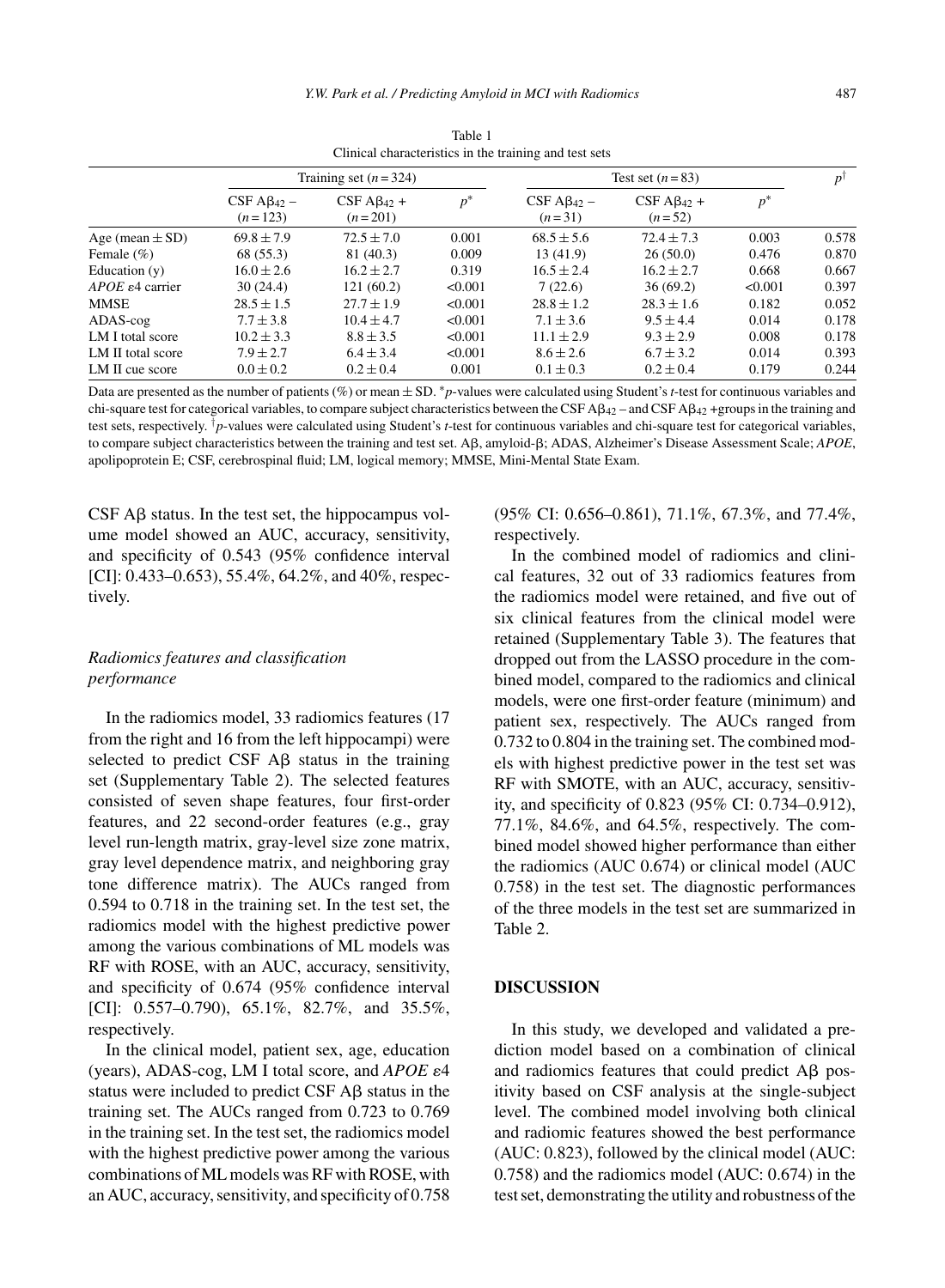|                              | AUC (95% CI)           | Accuracy $(\% )$ | Sensitivity $(\% )$ | Specificity $(\%)$ | PPV $(\% )$ | $NPV$ (%) |
|------------------------------|------------------------|------------------|---------------------|--------------------|-------------|-----------|
| Model 1 (radiomics)          |                        |                  |                     |                    |             |           |
| RF without subsampling       | $0.633(0.512 - 0.754)$ | 61.5             | 76.9                | 35.5               | 66.7        | 47.8      |
| <b>RF</b> with SMOTE         | $0.656(0.537 - 0.775)$ | 61.5             | 76.9                | 35.5               | 66.7        | 47.8      |
| <b>RF</b> with ROSE          | $0.674(0.557 - 0.790)$ | 65.1             | 82.7                | 35.5               | 68.3        | 55.0      |
| Model 2 (clinical)           |                        |                  |                     |                    |             |           |
| RF without subsampling       | $0.777(0.678 - 0.877)$ | 66.3             | 88.6                | 34.5               | 68.8        | 57.9      |
| <b>RF</b> with SMOTE         | $0.747(0.641 - 0.853)$ | 60.2             | 75.0                | 35.5               | 66.1        | 45.8      |
| <b>RF</b> with ROSE          | $0.758(0.656 - 0.861)$ | 71.1             | 67.3                | 77.4               | 83.3        | 58.5      |
| Model 3 (radiomics+clinical) |                        |                  |                     |                    |             |           |
| RF without subsampling       | $0.815(0.726 - 0.904)$ | 65.1             | 63.4                | 67.7               | 76.7        | 52.5      |
| <b>RF</b> with SMOTE         | $0.823(0.734 - 0.912)$ | 77.1             | 84.6                | 64.5               | 80.0        | 71.5      |
| RF with ROSE                 | $0.814(0.722 - 0.906)$ | 72.3             | 71.2                | 74.2               | 82.2        | 60.5      |

Table 2 Diagnostic performance of each machine learning model in the test set for prediction of CSF AB positivity

AUC, area under the curve; CI, confidence interval; NPV, negative predictive value; PPV, positive predictive value; ROSE, random oversampling example; SMOTE, synthetic minority over-sampling technique.

combined model. These results indicate the independent contribution of radiomics and clinical features in identifying MCI with  $CSF$  A $\beta$  pathology and the added value of the radiomics beyond the effects of clinical features.

Accumulation of  $\text{A}\beta$  pathology is one of the hallmark pathologic characteristics of the AD continuum and precedes decades before the onset of cognitive symptoms [6]. Recently, many amyloid-modifying therapy trials in AD subjects failed to show its effectiveness [24–26], and one of the presumed reasons for failure is the enrollment of subjects with clinical heterogeneity who did not have increased cerebral  $A\beta$ plaques and were unlikely to have had AD pathology [27]. Therefore, the identification of  $\text{A}\beta$  biomarkers via CSF  $\overrightarrow{AB}$  or PET is important to diagnosing the AD continuum in both research and clinical settings. However, these biomarkers are not routinely acquired in clinics, owing to limited resources, high costs, and the need for invasive procedures. Therefore, practical methods to determine candidates for the amyloid biomarker test with commonly available clinical and MRI data may be helpful.

In this context, many previous studies have attempted to develop and propose different predictive models for identifying  $\text{A}\beta$  positivity with various predictors, such as demographic features, *APOE* 4 status, results of NP tests, and/or MRI features [28–33]. An early study using NP test results showed good performance with an AUC around 0.77–0.86 [32], although a small number of patients without validation limits its value. Other studies using comprehensive parameters have been shown to be associated with  $\mathsf{A}\beta$  status, although most were performed without proper validation, which may have led to over-fitted results [34]. A recent study applying

a data-driven algorithm with clinical features showed an AUC of 0.71 on its validation [33], showing only fair performance, unlike the high predictive performance noted in previous studies. Furthermore, several studies have applied data that are not easily accessible, such as blood-based biomarkers, which have limited availability for wide clinical application [35–37]. Meanwhile, our model integrating radiomics and clinical features showed good performance in both the training set and the test set, showing its robustness. The robust predictive capacity of the combined predictive model in early AD continuum patients can help triage the subjects for more invasive and costly  $A\beta$  testing.

Although previous radiomics studies in the neuroradiology field have mostly focused on neurooncology [38–40], there have also been several recent studies using radiomics analysis on T1-weighted images in AD. These studies using radiomic feature have shown promising results and have indicated that radiomic features are helpful not only in the diagnosis of AD but also in the prediction of disease progression [41–43]. In our study, various shape features, such as maximum 2D or 3D diameter from the right and left hippocampi, which reflect volume information, were included in the radiomics based model, which is in line with previous studies on decreased volume of the hippocampus in MCI patients with amyloid pathology [29–31]. However, though MCI patients with amyloid pathology have lower volumes in various brain regions, including the hippocampus, many predictive models using hippocampal volume offer only a fair degree of diagnostic performance [30, 31]. In line with those results, we also found that ICV-corrected hippocampal volume showed an AUC of 0.543 in predicting amyloid pathology, suggesting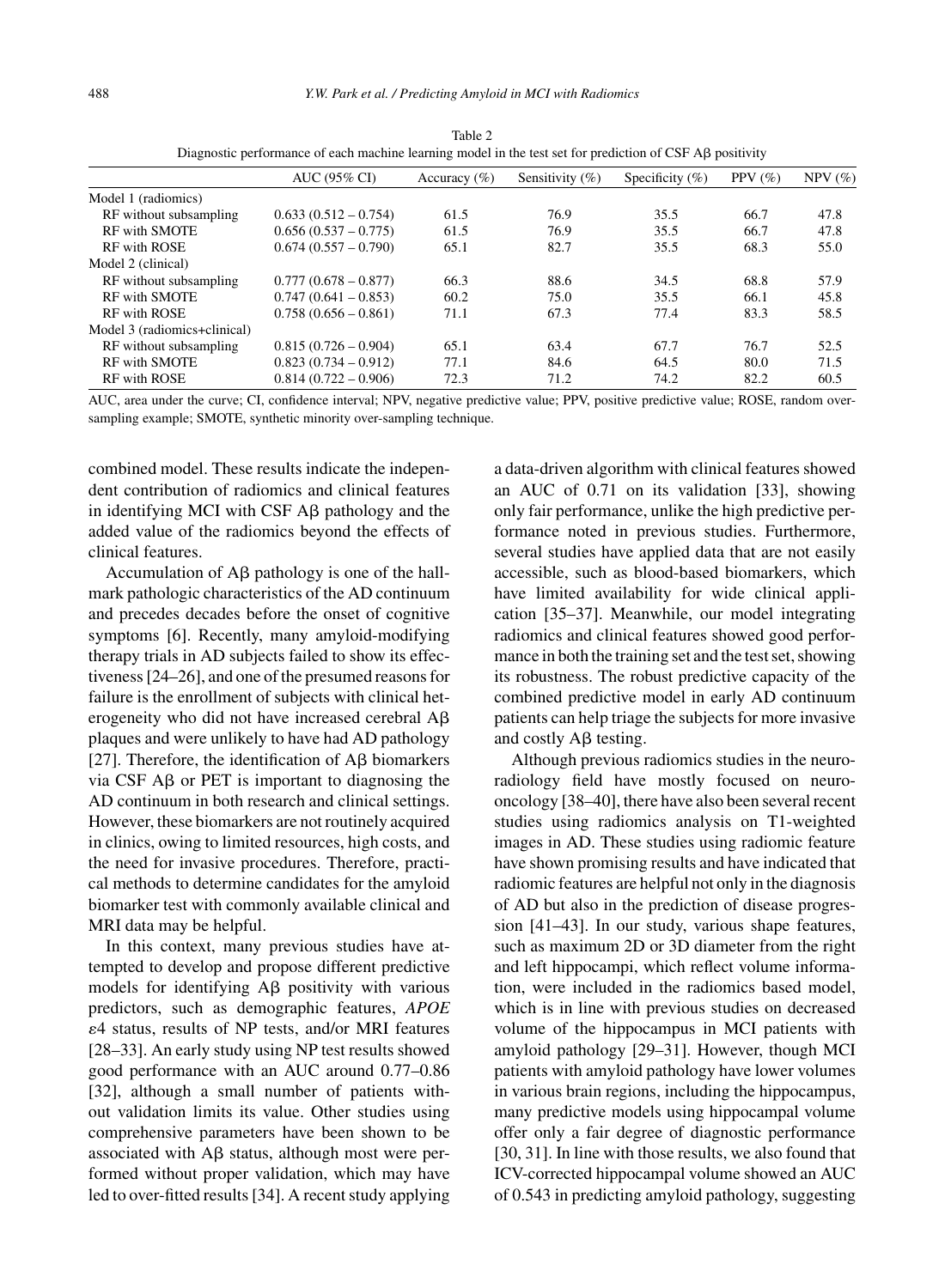that hippocampal volume alone may not be a reliable predictor.

Interestingly, the majority of selected radiomics features retained in our predictive model were second order features (21 out of 32 selected features) in the combined model, apart from shape and first order features. The hypothesis for this observation is that second order features capture the spatial variation in signal intensity, which tend to extract information that may be incomprehensible and invisible to the naked eye. Moreover, second order features may reflect signal intensity variation from the deposition of  $A\beta$  plaques and extract different biologic information from volume, which is the traditional imaging biomarker of AD. Previous studies have shown that Aβ plaques in AD can be reflected in MRI signal intensity [43, 44]. As T1 relaxation time is known to be related to many factors, such as macromolecular integrity, the relationship between free and bound water, and the neuronal loss potentially associated with  $\text{A}\beta$  plaques, and these changes may also be captured by radiomics analysis [41]. This was further evidenced by a recent study that showed radiomics features to be reflective of underlying histology [45]. However, a further follow-up study with histopathologic correlation is mandatory to prove our hypothesis of a direct relationship between radiomic features and deposition of  $A\beta$  plaques in the brain.

Notably, nearly all the radiomics features were retained in the combined model after the LASSO procedure in our study. This suggests that most radiomics features harbor information independent from clinical features, which may provide added value in predicting CSF  $\mathsf{A}\mathsf{B}$  status. However, the prediction of  $CSF$  A $\beta$  status by radiomics features alone was not optimal, confirming the importance of clinical features. Nonetheless, our results indicate that the added value of radiomics features to clinical features.

Our study has several limitations. First, we only included the radiomics features of the hippocampus, as previous studies have shown good performance using the hippocampus mask for the classification and prediction of AD [5, 43]. However, volume changes not only occur in the hippocampus, but also in other AD signature regions, such as the entorhinal cortex and precuneus [6]. Thus, the radiomics prediction model could be improved by adding radiomic information on other anatomical structures. Further, whole brain investigation should be performed in future studies. Second,  $CSF$  A $\beta$  status was used as the gold standard for  $A\beta$  positivity rather than PET imaging. It could be argued that the performance of the prediction model could be sensitive to the selection of the goldstandard method. However, the agreement between  $CSF$  and PET determinations of A $\beta$  positivity is very high, particularly in the intermediate ranges where thresholds for positivity typically lie [46, 47].

In conclusion, an MRI radiomics-based model can help predict CSF  $A\beta_{42}$  status in MCI patients and can potentially triage these patients for invasive and costly  $A\beta$  tests.

## **ACKNOWLEDGMENTS**

This work was supported by a National Research Foundation of Korea (NRF) grant funded by the Korean government (MSIT) (No. NRF-2020R1C1C 1005724), the Basic Science Research Program through the NRF of Korea funded by the Ministry of Education (2020R1I1A1A01071648), and a new faculty research seed money grant of Yonsei University College of Medicine for 2020 (3-2020-0031).

Data collection and sharing for this project was funded by the Alzheimer's Disease Neuroimaging Initiative (ADNI) (National Institutes of Health Grant U01 AG024904) and DOD ADNI (Department of Defense award number W81XWH-12-2-0012). ADNI is funded by the National Institute on Aging, the National Institute of Biomedical Imaging and Bioengineering, and through generous contributions from the following: AbbVie, Alzheimer's Association; Alzheimer's Drug Discovery Foundation; Araclon Biotech; BioClinica, Inc.; Biogen; Bristol-Myers Squibb Company; CereSpir, Inc.; Cogstate; Eisai Inc.; Elan Pharmaceuticals, Inc.; Eli Lilly and Company; EuroImmun; F. Hoffmann-La Roche Ltd and its affiliated company Genentech, Inc.; Fujirebio; GE Healthcare; IXICO Ltd.; Janssen Alzheimer Immunotherapy Research & Development, LLC.; Johnson & Johnson Pharmaceutical Research & Development LLC.; Lumosity; Lundbeck; Merck & Co., Inc.; Meso Scale Diagnostics, LLC.; NeuroRx Research; Neurotrack Technologies; Novartis Pharmaceuticals Corporation; Pfizer Inc.; Piramal Imaging; Servier; Takeda Pharmaceutical Company; and Transition Therapeutics. The Canadian Institutes of Health Research is providing funds to support ADNI clinical sites in Canada. Private sector contributions are facilitated by the Foundation for the National Institutes of Health [\(http://www.fnih.org](http://www.fnih.org)). The grantee organization is the Northern California Institute for Research and Education, and the study is coordinated by the Alzheimer's Therapeutic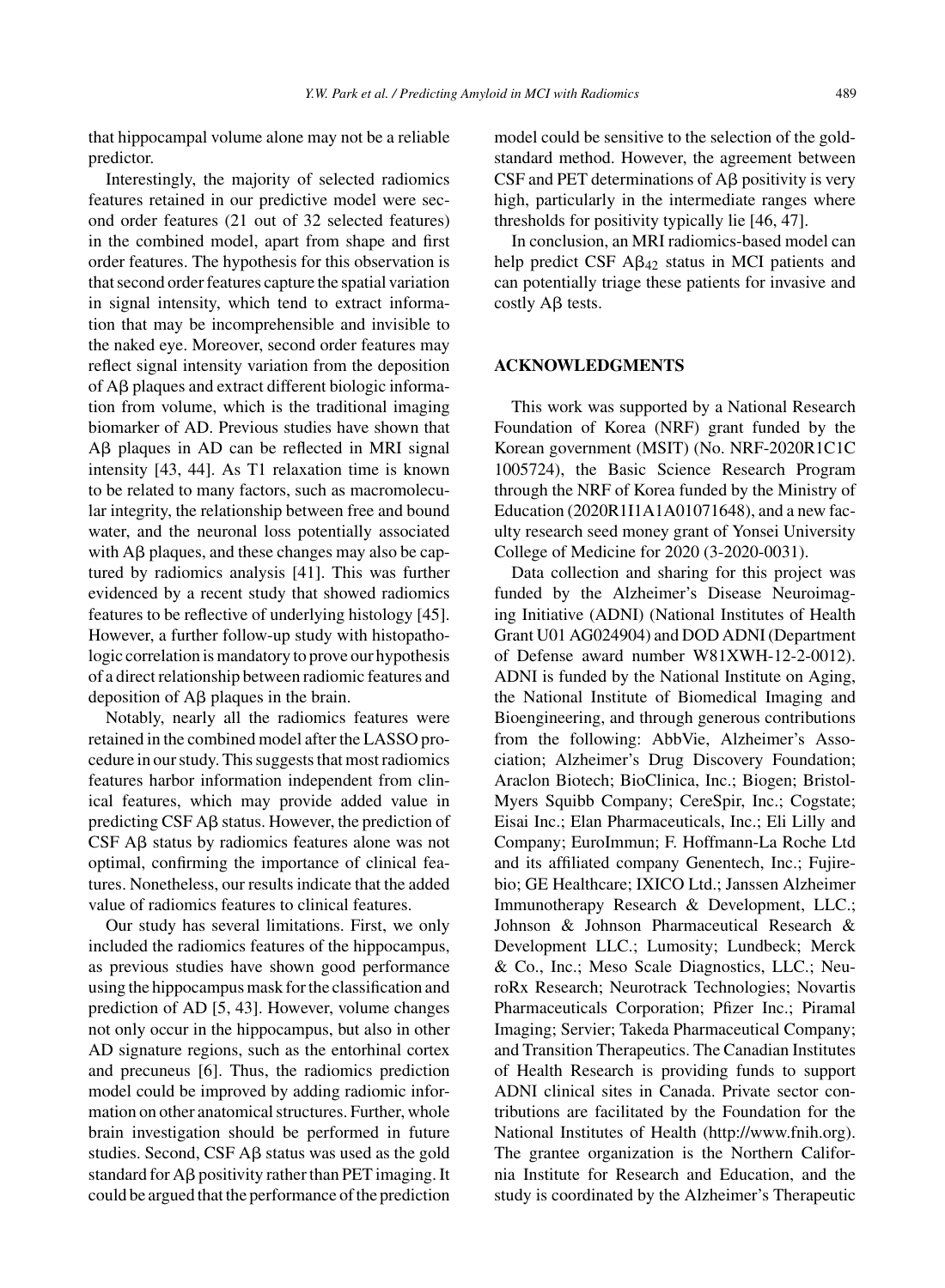Research Institute at the University of Southern California. ADNI data are disseminated by the Laboratory for Neuro Imaging at the University of Southern California.

Authors' disclosures available online (https:// www.j-alz.com/manuscript-disclosures/20-0734r1).

# **SUPPLEMENTARY MATERIAL**

The supplementary material is available in the electronic version of this article: [https://dx.doi.org/](https://dx.doi.org/10.3233/JAD-200734) 10.3233/JAD-200734.

#### **REFERENCES**

- [1] Mitchell AJ, Shiri-Feshki M (2009) Rate of progression of mild cognitive impairment to dementia–meta-analysis of 41 robust inception cohort studies. *Acta Psychiatr Scand* **119**, 252-265.
- [2] McGeer PL, McGeer EG (2013) The amyloid cascadeinflammatory hypothesis of Alzheimer disease: Implications for therapy. *Acta Neuropathol* **126**, 479-497.
- [3] Tosun D, Joshi S, Weiner MW (2013) Neuroimaging predictors of brain amyloidosis in mild cognitive impairment. *Ann Neurol* **74**, 188-198.
- [4] McKhann GM, Knopman DS, Chertkow H, Hyman BT, Jack CR, Jr., Kawas CH, Klunk WE, Koroshetz WJ, Manly JJ, Mayeux R, Mohs RC, Morris JC, Rossor MN, Scheltens P, Carrillo MC, Thies B, Weintraub S, Phelps CH (2011) The diagnosis of dementia due to Alzheimer's disease: Recommendations from the National Institute on Aging-Alzheimer's Association workgroups on diagnostic guidelines for Alzheimer's disease. *Alzheimers Dement* **7**, 263-269.
- [5] Park M, Moon WJ (2016) Structural MR imaging in the diagnosis of Alzheimer's disease and other neurodegenerative dementia: Current imaging approach and future perspectives. *Korean J Radiol* **17**, 827-845.
- [6] Frisoni GB, Fox NC, Jack CR, Jr., Scheltens P, Thompson PM (2010) The clinical use of structural MRI in Alzheimer disease. *Nat Rev Neurol* **6**, 67-77.
- [7] Gillies RJ, Kinahan PE, Hricak H (2016) Radiomics: Images are more than pictures, they are data. *Radiology* **278**, 563-577.
- [8] Folstein MF, Folstein SE, McHugh PR (1975) "Mini-mental state". A practical method for grading the cognitive state of patients for the clinician. *J Psychiatr Res* **12**, 189-198.
- [9] Mirra SS, Heyman A, McKeel D, Sumi SM, Crain BJ, Brownlee LM, Vogel FS, Hughes JP, van Belle G, Berg L (1991) The Consortium to Establish a Registry for Alzheimer's Disease (CERAD). Part II. Standardization of the neuropathologic assessment of Alzheimer's disease. *Neurology* **41**, 479-486.
- [10] Mohs RC (1994) *Administration and scoring manual for the Alzheimer's Disease Assessment Scale*, 1994 revised edition. The Mount Sinai School of Medicine, New York.
- [11] Shaw LM, Vanderstichele H, Knapik-Czajka M, Figurski M, Coart E, Blennow K, Soares H, Simon AJ, Lewczuk P, Dean RA, Siemers E, Potter W, Lee VM, Trojanowski JQ (2011) Qualification of the analytical and clinical performance of

CSF biomarker analyses in ADNI. *Acta Neuropathol* **121**, 597-609.

- [12] Shaw LM, Vanderstichele H, Knapik-Czajka M, Clark CM, Aisen PS, Petersen RC, Blennow K, Soares H, Simon A, Lewczuk P, Dean R, Siemers E, Potter W, Lee VM, Tro[janowski JQ \(2009\) Cerebrospinal fluid biomarke](https://www.j-alz.com/manuscript-disclosures/20-0734r1)r signature in Alzheimer's disease neuroimaging initiative subjects. *Ann Neurol* **65**, 403-413.
- [13] Jack CR, Jr., Bernstein MA, Fox NC, Thompson P, Alexander G, Harvey D, Borowski B, Britson PJ, J LW, Ward C, Dale AM, Felmlee JP, Gunter JL, Hill DL, Killiany R, Schuff N, Fox-Bosetti S, Lin C, Studholme C, DeCarli CS, Krueger G, Ward HA, Metzger GJ, Scott KT, Mallozzi R, Blezek D, Levy J, Debbins JP, Fleisher AS, Albert M, Green R, Bartzokis G, Glover G, Mugler J, Weiner MW (2008) The Alzheimer's Disease Neuroimaging Initiative (ADNI): MRI methods. *J Magn Reson Imaging* **27**, 685-691.
- [14] Manjón JV, Coupé P (2016) volBrain: An Online MRI Brain Volumetry System. *Front Neuroinform* **10**, 30.
- [15] Næss-Schmidt E, Tietze A, Blicher JU, Petersen M, Mikkelsen IK, Coupé P, Manjón JV, Eskildsen SF (2016) Automatic thalamus and hippocampus segmentation from MP2RAGE: Comparison of publicly available methods and implications for DTI quantification. *Int J Comput Assist Radiol Surg* **11**, 1979-1991.
- [16] Romero JE, Coupé P, Manjón JV (2017) HIPS: A new hippocampus subfield segmentation method. *Neuroimage* **163**, 286-295.
- [17] Avants BB, Tustison N, Song G (2009) Advanced normalization tools (ANTS). *Insight j* **2**, 1-35.
- [18] Nyúl LG, Udupa JK (1999) On standardizing the MR image intensity scale. *Magn Reson Med* **42**, 1072-1081.
- [19] Coupé P, Manjón JV, Chamberland M, Descoteaux M, Hiba B (2013) Collaborative patch-based super-resolution for diffusion-weighted images. *Neuroimage* **83**, 245-261.
- [20] van Griethuysen JJM, Fedorov A, Parmar C, Hosny A, Aucoin N, Narayan V, Beets-Tan RGH, Fillion-Robin JC, Pieper S, Aerts H (2017) Computational Radiomics System to Decode the Radiographic Phenotype. *Cancer Res* **77**, e104-e107.
- [21] Tibshirani R (1996) Regression shrinkage and selection via the lasso. *J R Stat Soc Series B Stat Methodol* **58**, 267-288.
- [22] Chawla NV, Bowyer KW, Hall LO, Kegelmeyer WP (2002) SMOTE: Synthetic minority over-sampling technique. *J Artif Intell Res* **16**, 321-357.
- [23] Provost F (2000) Machine learning from imbalanced data sets 101. In *Proceedings of the AAAI' 2000 workshop on imbalanced data sets* AAAI Press, pp. 1-3.
- [24] Salloway S, Sperling R, Fox NC, Blennow K, Klunk W, Raskind M, Sabbagh M, Honig LS, Porsteinsson AP, Ferris S, Reichert M, Ketter N, Nejadnik B, Guenzler V, Miloslavsky M, Wang D, Lu Y, Lull J, Tudor IC, Liu E, Grundman M, Yuen E, Black R, Brashear HR (2014) Two phase 3 trials of bapineuzumab in mild-to-moderate Alzheimer's disease. *N Engl J Med* **370**, 322-333.
- [25] Doody RS, Thomas RG, Farlow M, Iwatsubo T, Vellas B, Joffe S, Kieburtz K, Raman R, Sun X, Aisen PS, Siemers E, Liu-Seifert H, Mohs R (2014) Phase 3 trials of solanezumab for mild-to-moderate Alzheimer's disease. *N Engl J Med* **370**, 311-321.
- [26] Coric V, Salloway S, van Dyck CH, Dubois B, Andreasen N, Brody M, Curtis C, Soininen H, Thein S, Shiovitz T, Pilcher G, Ferris S, Colby S, Kerselaers W, Dockens R, Soares H, Kaplita S, Luo F, Pachai C, Bracoud L, Mintun M, Grill JD, Marek K, Seibyl J, Cedarbaum JM, Albright